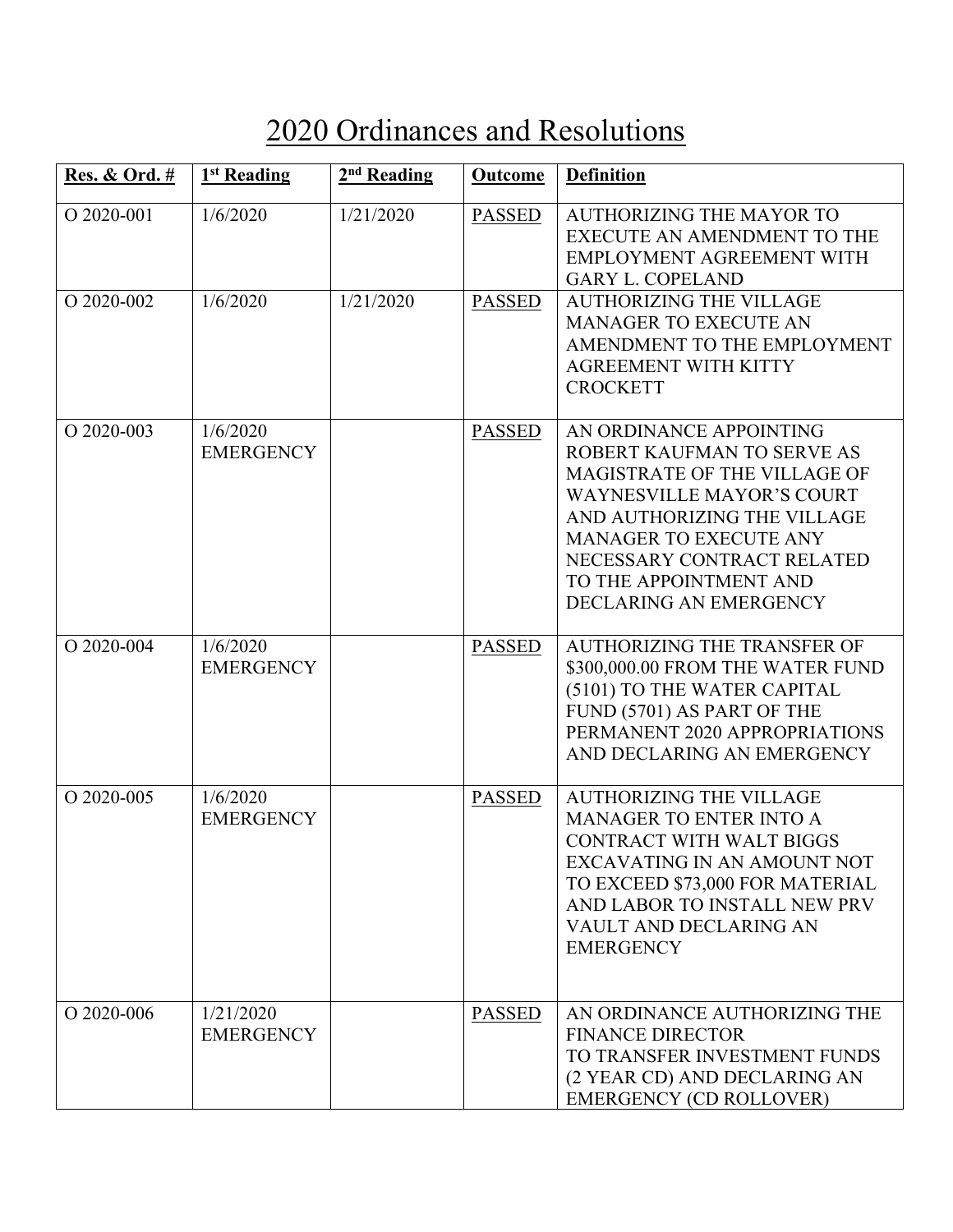| R 2020-007   | 1/21/2020                    | 2/3/2020                      | <b>PASSED</b> | <b>AUTHORIZING THE VILLAGE</b><br><b>MANAGER TO ENTER INTO AN</b><br>AMENDED AND RESTATED WARREN<br><b>COUNTY DRUG TASK FORCE</b><br><b>COUNCIL OF GOVERNMENTS</b><br><b>CONTRACT</b>                                                          |
|--------------|------------------------------|-------------------------------|---------------|------------------------------------------------------------------------------------------------------------------------------------------------------------------------------------------------------------------------------------------------|
| O 2020-008   | 2/3/2020<br><b>EMERGENCY</b> |                               | <b>PASSED</b> | <b>AUTHORIZING THE VILLAGE</b><br><b>MANAGER TO ENTER INTO A</b><br>CONTRACT WITH MOBILCOMM, INC.<br>IN AN AMOUNT NOT TO EXCEED<br>\$27,000 FOR MATERIAL AND LABOR<br>TO INSTALL A NEW EMERGENCY<br>SIREN AND DECLARING AN<br><b>EMERGENCY</b> |
| $O$ 2020-009 | 2/3/2020<br><b>EMERGENCY</b> |                               | <b>PASSED</b> | <b>AUTHORIZING THE VILLAGE</b><br><b>MANAGER TO ENTER INTO A</b><br>CONTRACT WITH WARREN COUNTY<br><b>ENGINEER'S OFFICE FOR PURCHASE</b><br>OF ROAD SALT AND DECLARING AN<br><b>EMERGENCY</b>                                                  |
| O 2020-010   | 2/3/2020                     | 2/18/2020<br><b>EMERGENCY</b> | <b>PASSED</b> | <b>AUTHORIZING THE VILLAGE</b><br><b>MANAGER TO AWARD PROPERTY</b><br>AND LIABILITY INSURANCE<br><b>COVERAGE FOR THE VILLAGE OF</b><br>WAYNESVILLE AND DECLARING AN<br><b>EMERGENCY</b>                                                        |
| O 2020-011   | 2/18/2020                    | 3/2/2020                      | <b>PASSED</b> | AN ORDINANCE AUTHORIZING THE<br><b>WAIVER OF THE WATER</b><br><b>CONNECTION FEE RELATED TO THE</b><br>NEW WAYNESVILLE ELEMENTARY<br><b>SCHOOL BUILDING CONSTRUCTION</b><br><b>PROJECT</b>                                                      |
| O 2020-012   | 2/18/2020                    | 3/2/2020                      | <b>PASSED</b> | <b>AUTHORIZING THE VILLAGE</b><br><b>MANAGER TO ENTER INTO A</b><br>CONTRACT WITH BUCKEYE POWER<br>SALES IN AN AMOUNT NOT TO<br>EXCEED \$55,000 FOR A NEW<br><b>WELLFIELD GENERATOR</b>                                                        |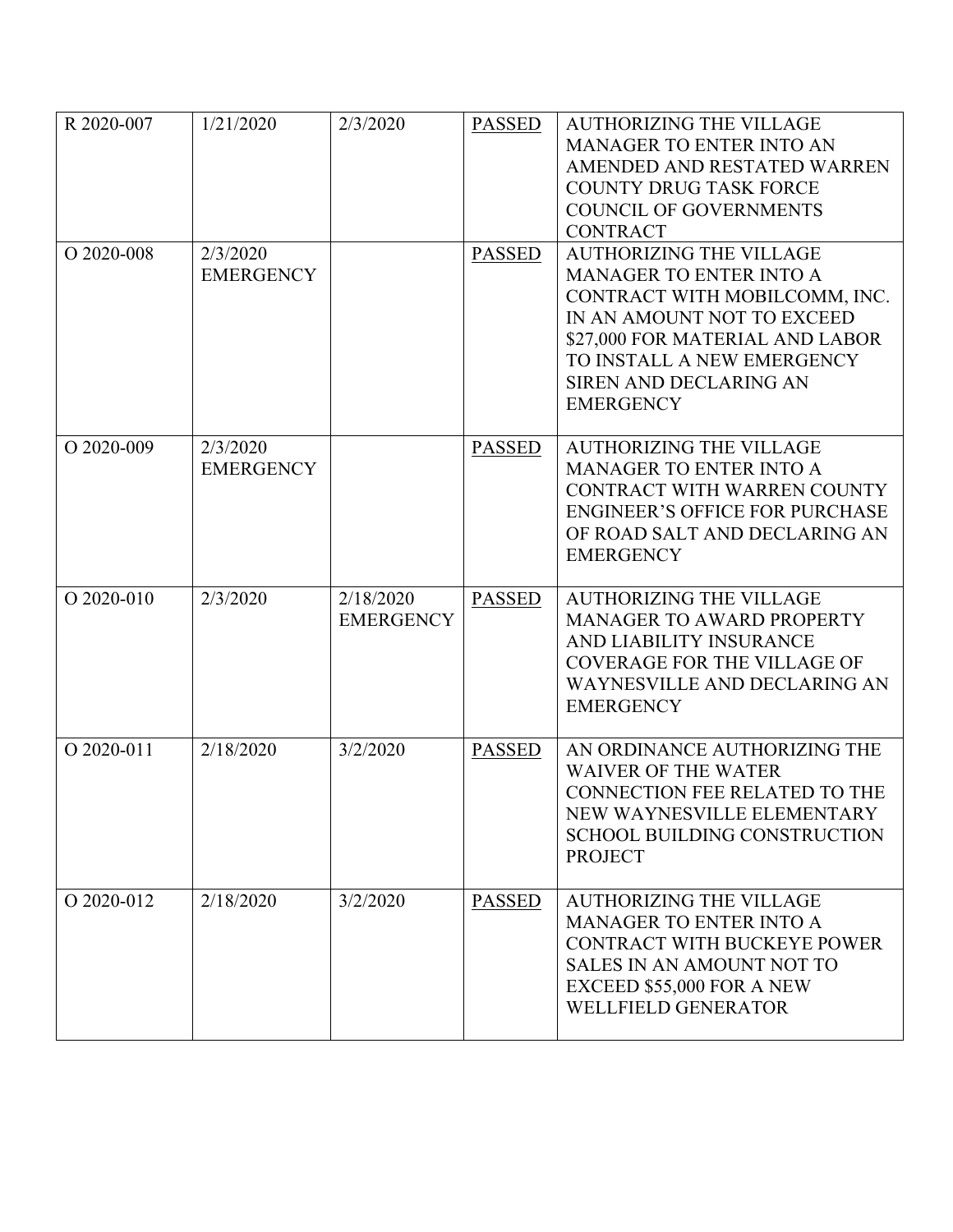| O 2020-013 | 3/2/2020                      | 3/16/2020<br><b>EMERGENCY</b> | <b>PASSED</b> | <b>AUTHORIZING THE VILLAGE</b><br><b>MANAGER TO ENTER INTO A</b><br><b>CONTRACT WITH BRYDGE</b><br>PAYMENT, LLC RELATED TO CREDIT<br><b>CARD PROCESSING FOR MAYOR'S</b><br><b>COURT</b> |
|------------|-------------------------------|-------------------------------|---------------|-----------------------------------------------------------------------------------------------------------------------------------------------------------------------------------------|
| O 2020-014 | 3/2/2020                      | 3/16/2020                     | <b>PASSED</b> | <b>AUTHORIZING A HEALTH</b><br><b>INSURANCE PLAN FOR VILLAGE</b><br><b>EMPLOYEES</b>                                                                                                    |
| R 2020-015 | 3/2/2020                      | 3/16/2020<br><b>EMERGENCY</b> | <b>PASSED</b> | REQUESTING INFORMATION FROM<br><b>COUNTY AUDITOR FOR PURPOSES</b><br>OF EVALUATING AND LEVYING A<br><b>TAX EXCEEDING THE 10-MILL</b><br>LIMITATION (NEW 2.0 MILL STREET<br>LEVY)        |
| R 2020-016 | 3/2/2020                      | 3/16/2020<br><b>EMERGENCY</b> | <b>PASSED</b> | REQUESTING INFORMATION FROM<br><b>COUNTY AUDITOR FOR PURPOSES</b><br>OF EVALUATING AND LEVYING A<br>TAX EXCEEDING THE 10-MILL<br>LIMITATION (NEW 4.0 MILL STREET<br>LEVY)               |
| R 2020-017 | 3/16/2020<br><b>EMERGENCY</b> |                               | <b>PASSED</b> | A RESOLUTION ADOPTING THE<br>PERMANENT APPROPRIATIONS FOR<br>THE VILLAGE OF WAYNESVILLE<br>FOR CALENDAR YEAR 2020 AND<br>DECLARING AN EMERGENCY                                         |
| O 2020-018 | 3/16/2020                     | 4/6/2020<br><b>EMERGENCY</b>  | <b>PASSED</b> | <b>AUTHORIZING THE VILLAGE</b><br><b>MANAGER TO ENTER INTO A</b><br>CONTRACT WITH PCI SERVICES IN<br>AN AMOUNT NOT TO EXCEED<br>\$72,000 FOR ELECTRICAL UPGRADES<br>TO THE WELLFIELD    |
| O 2020-019 | 3/16/2020                     | 4/6/2020<br><b>EMERGENCY</b>  | <b>PASSED</b> | AN ORDINANCE AUTHORIZING THE<br>DISPOSAL OF OBSOLETE,<br><b>UNNEEDED</b><br>AND UNFIT FOR PUBLIC USE<br>PERSONAL PROPERTY PURSUANT<br>TO R.C. 721.15                                    |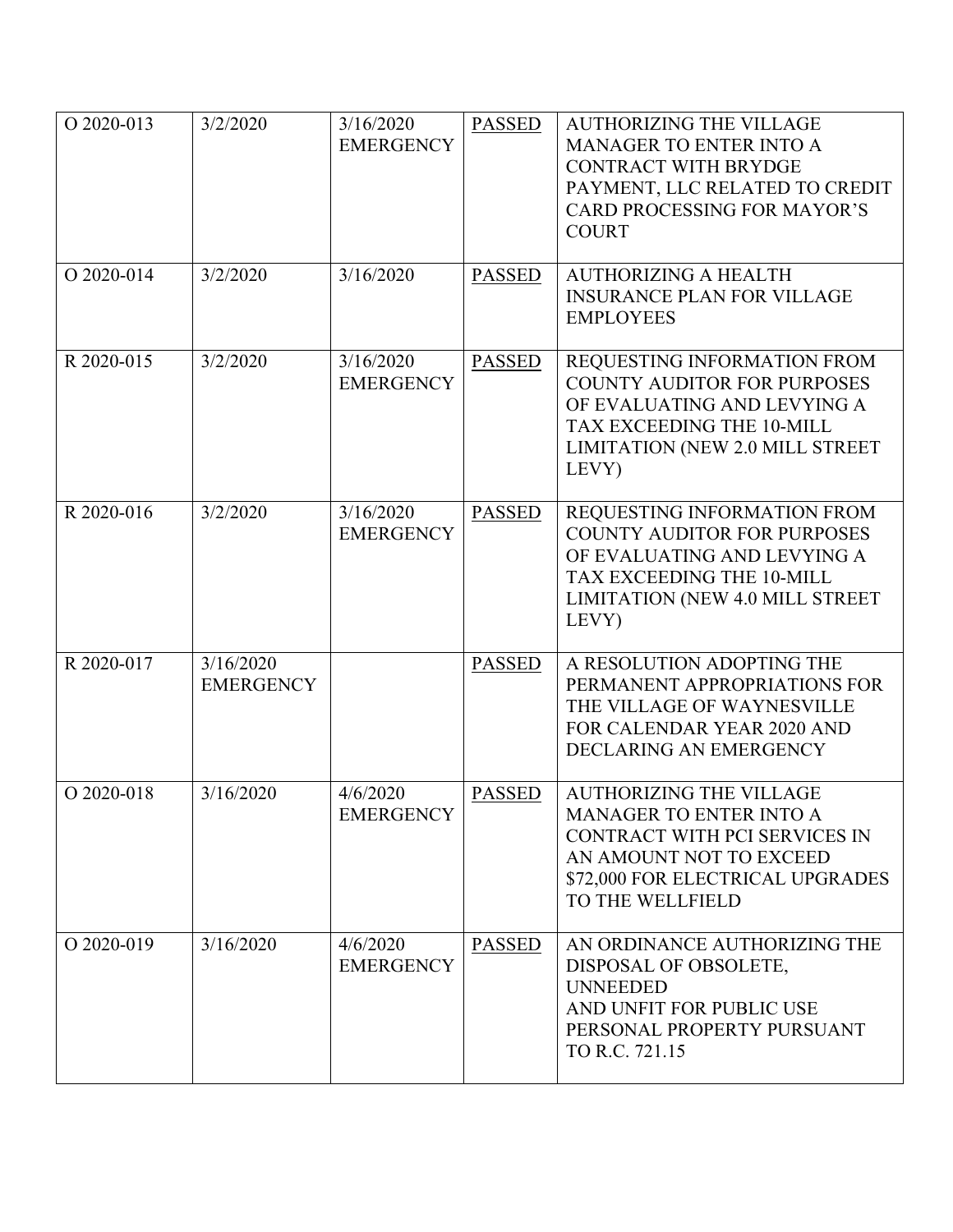| O 2020-020 | 4/16/2020<br><b>EMERGENCY</b> | <b>PASSED</b> | <b>AUTHORIZING THE VILLAGE</b><br>MANAGER TO ENTER INTO A<br>CONTRACT WITH MTD PRODUCTS<br>COMPANY IN AN AMOUNT NOT TO<br><b>EXCEED \$23,998.40 FOR THE</b><br>PURCHASE OF TWO CUB CADET<br>MOWERS AND DECLARING AN<br><b>EMERGENCY</b>                   |
|------------|-------------------------------|---------------|-----------------------------------------------------------------------------------------------------------------------------------------------------------------------------------------------------------------------------------------------------------|
| O 2020-021 | 4/16/2020<br><b>EMERGENCY</b> | <b>PASSED</b> | DISTRICT WIDE REPLACEMENT OF<br><b>TYPE A ANCHOR ASSEMBLY</b><br><b>GUARDRAIL ON NHS LOCAL</b><br>ROUTES, TO INCLUDE A PORTION OF<br><b>SR 4 IN THE VILLAGE OF</b><br>WAYNESVILLE AND DECLARING AN<br><b>EMERGENCY</b>                                    |
| O 2020-022 | 5/4/2020<br><b>EMERGENCY</b>  | <b>PASSED</b> | AN ORDINANCE AUTHORIZING THE<br>DISPOSAL OF OBSOLETE,<br><b>UNNEEDED</b><br>AND UNFIT FOR PUBLIC USE<br>PERSONAL PROPERTY<br>PURSUANT TO R.C. 721.15 AND<br>DECLARING AN EMERGENCY                                                                        |
| O 2020-023 | 5/4/2020<br><b>EMERGENCY</b>  | <b>PASSED</b> | <b>AUTHORIZING THE VILLAGE</b><br>MANAGER TO ENTER INTO A<br>CONTRACT WITH EPANEL PLUS,<br>LTD. IN AN AMOUNT NOT TO<br>EXCEED \$86,000 FOR THE COMBINED<br>DEMOLITION OF THE SAWYER<br><b>BUILDING AND CONSTRUCTION OF</b><br>A NEW WATER HAULING STATION |
| O 2020-024 | 6/01/2020<br><b>EMERGENCY</b> | <b>PASSED</b> | TEMPORARILY AMENDING THE<br><b>SCHEDULE OF FEES AND CHARGES</b><br>FOR THE VILLAGE OF<br><b>WAYNESVILLE REGARDING TRASH</b><br>RATES AND DECLARING AN<br><b>EMERGENCY</b>                                                                                 |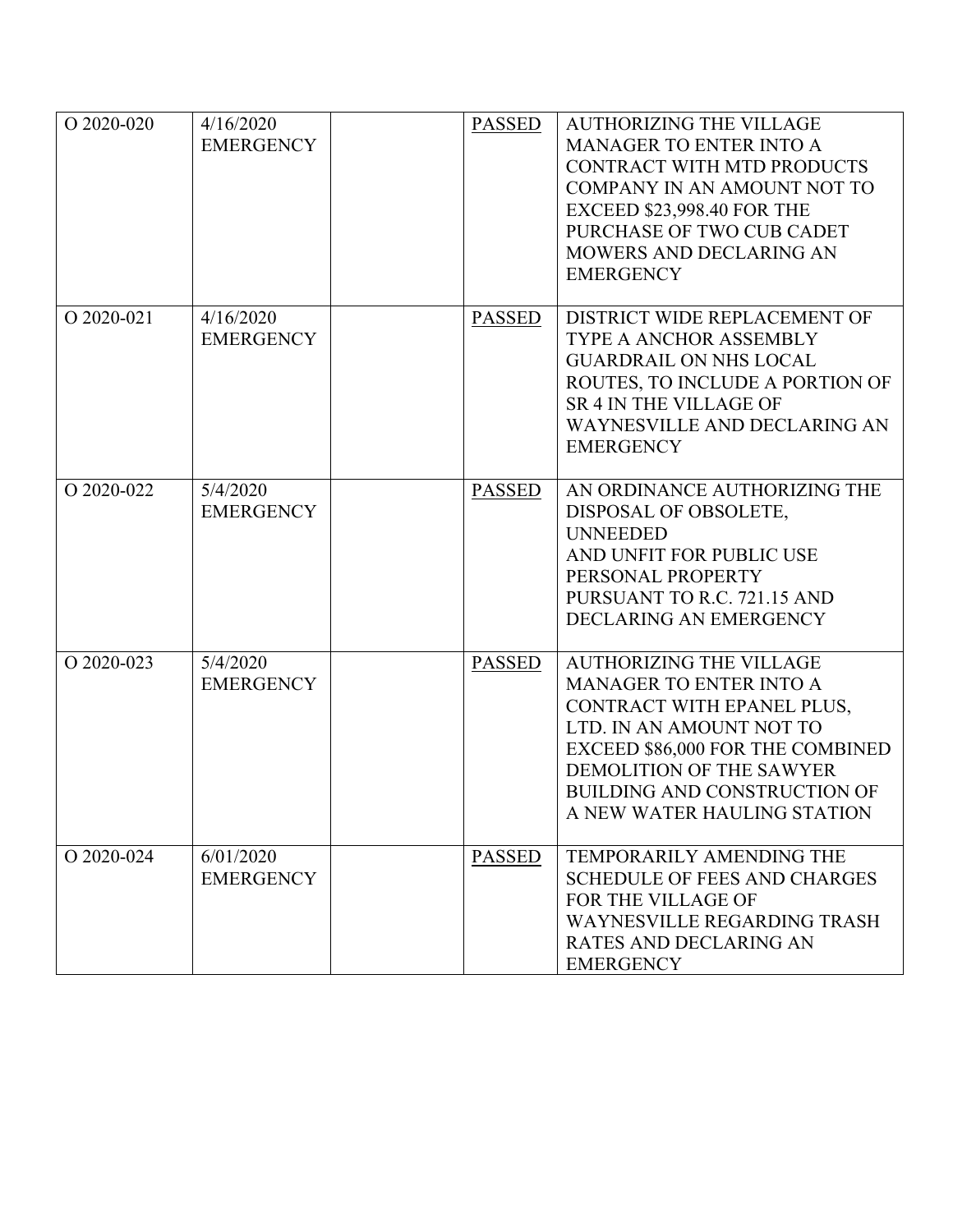| R 2020-025 | 6/01/2020<br><b>EMERGENCY</b>  |                               | <b>PASSED</b> | <b>AUTHORIZING THE VILLAGE</b><br>MANAGER TO ENTER INTO AN<br>AMENDED AND RESTATED WARREN<br><b>COUNTY DRUG TASK FORCE</b><br><b>COUNCIL OF GOVERNMENTS</b><br>CONTRACT AND DECLARING AN<br><b>EMERGENCY</b>                                                                                                                                                  |
|------------|--------------------------------|-------------------------------|---------------|---------------------------------------------------------------------------------------------------------------------------------------------------------------------------------------------------------------------------------------------------------------------------------------------------------------------------------------------------------------|
| O 2020-026 | 6/01/2020<br><b>EMERGENCY</b>  |                               | <b>PASSED</b> | <b>AUTHORIZING THE VILLAGE</b><br><b>MANAGER TO PREPARE AND</b><br>SUBMIT AN APPLICATION TO<br>PARTICIPATE IN THE OHIO PUBLIC<br><b>WORKS COMMISSION STATE</b><br>CAPITAL IMPROVEMENT AND / OR<br><b>LOCAL TRANSPORTATION</b><br><b>IMPROVEMENT PROGRAM(S) AND</b><br>TO EXECUTE CONTRACTS AS<br>REQUIRED AND DECLARING AN<br><b>EMERGENCY</b>                |
| R 2020-027 | 06/15/2020                     | 7/06/2020<br><b>EMERGENCY</b> | <b>PASSED</b> | A RESOLUTION APPROVING THE<br>2021 ANNUAL TAX BUDGET FOR THE<br><b>VILLAGE OF WAYNESVILLE AND</b><br>DECLARING AN EMERGENCY                                                                                                                                                                                                                                   |
| O 2020-028 | 07/06/2020                     | 07/20/2020                    | <b>PASSED</b> | AMENDING THE SCHEDULE OF FEES<br>AND CHARGES FOR THE VILLAGE OF<br><b>WAYNESVILLE REGARDING THE</b><br><b>STREET LIGHT UTILITY FEE</b>                                                                                                                                                                                                                        |
| R 2020-029 | 07/06/2020<br><b>EMERGENCY</b> |                               | <b>PASSED</b> | A RESOLUTION AFFIRMING THE<br>SPENDING OF CARES ACT FUNDING,<br><b>AUTHORIZING THE FINANCE</b><br>DIRECTOR TO TAKE ALL REQUIRED<br><b>ACTION, AND DECLARING AN</b><br><b>EMERGENCY</b>                                                                                                                                                                        |
| O 2020-030 | 07/06/2020<br><b>EMERGENCY</b> |                               | <b>PASSED</b> | <b>AUTHORIZING THE VILLAGE</b><br><b>MANAGER TO PREPARE AND</b><br>SUBMIT AN APPLICATION TO<br>PARTICIPATE IN THE OHIO PUBLIC<br><b>WORKS COMMISSION STATE</b><br>CAPITAL IMPROVEMENT AND / OR<br><b>LOCAL TRANSPORTATION</b><br><b>IMPROVEMENT PROGRAM(S) AND</b><br>TO EXECUTE CONTRACTS AS<br>REQUIRED AND DECLARING AN<br><b>EMERGENCY (THIRD STREET)</b> |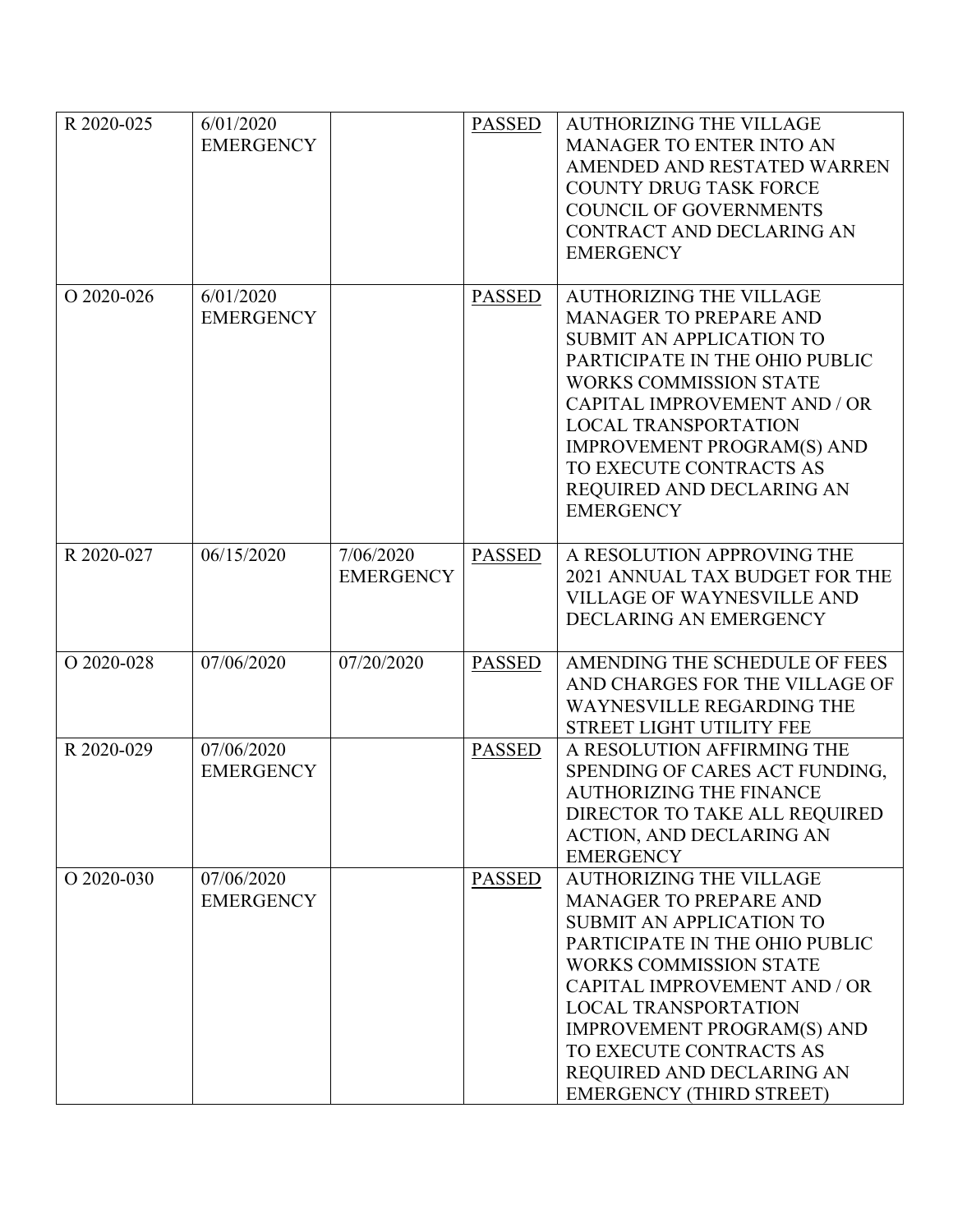| O 2020-031 | 07/06/2020<br><b>EMERGENCY</b> | <b>PASSED</b> | <b>ESTABLISHING THE CORONAVIRUS</b><br>RELIEF FUND (FUND 2052) AND<br>DECLARING AN EMERGENCY                                                                                                                                                     |
|------------|--------------------------------|---------------|--------------------------------------------------------------------------------------------------------------------------------------------------------------------------------------------------------------------------------------------------|
| O 2020-032 | 07/06/2020<br><b>EMERGENCY</b> | <b>PASSED</b> | AN ORDINANCE ESTABLISHING<br><b>HAZARD PAY COMPENSATION FOR</b><br><b>CERTAIN VILLAGE OF</b><br><b>WAYNESVILLE EMPLOYEES</b><br><b>RELATED TO THE COVID-19</b><br>PANDEMIC AND DECLARING AN<br><b>EMERGENCY</b>                                  |
| O 2020-033 | 07/20/2020<br><b>EMERGENCY</b> | <b>PASSED</b> | <b>AUTHORIZING THE VILLAGE</b><br>MANAGER TO EXECUTE A CHANGE<br>ORDER TO THE CONTRACT WITH<br>WALT BIGG'S EXCAVATING, INC IN<br>AN AMOUNT NOT TO EXCEED \$15,<br>250 RELATED TO THE SR 73 PRV<br>PROJECTAND DECLARING AN<br><b>EMERGENCY</b>    |
| O 2020-034 | 07/20/2020<br><b>EMERGENCY</b> | <b>PASSED</b> | AMENDING ORDINANCE 2020-031<br><b>REGARDING CRF FUND NUMBER</b><br>AND DECLARING AN EMERGENCY                                                                                                                                                    |
| O 2020-035 | 07/20/2020<br><b>EMERGENCY</b> | <b>PASSED</b> | AN ORDINANCE AUTHORIZING THE<br><b>FINANCE DIRECTOR</b><br>TO TRANSFER INVESTMENT FUNDS<br>(2 YEAR CD) AND DECLARING AN<br><b>EMERGENCY (CD ROLLOVER)</b>                                                                                        |
| R 2020-036 | 07/20/2020<br><b>EMERGENCY</b> | <b>PASSED</b> | A RESOLUTION AMENDING THE<br>APPROPRIATIONS FOR THE VILLAGE<br>OF WAYNESVILLE FOR CALENDAR<br>YEAR 2020 (AMENDMENT NO. 1) AND<br>DECLARING AN EMERGENCY                                                                                          |
| O 2020-037 | 08/17/2020<br><b>EMERGENCY</b> | <b>PASSED</b> | <b>AUTHORIZING THE VILLAGE</b><br><b>MANAGER TO ENETER INTO A</b><br>CONTRACT WITH SMITHCORP, INC.<br>IN AN AMOUNT NOT TO EXCEED<br>\$833,419.25 FOR THE EDWARDS,<br>HIGH, AND MIAMI IMPROVEMENT<br>PROJECT AND DECLARING AN<br><b>EMERGENCY</b> |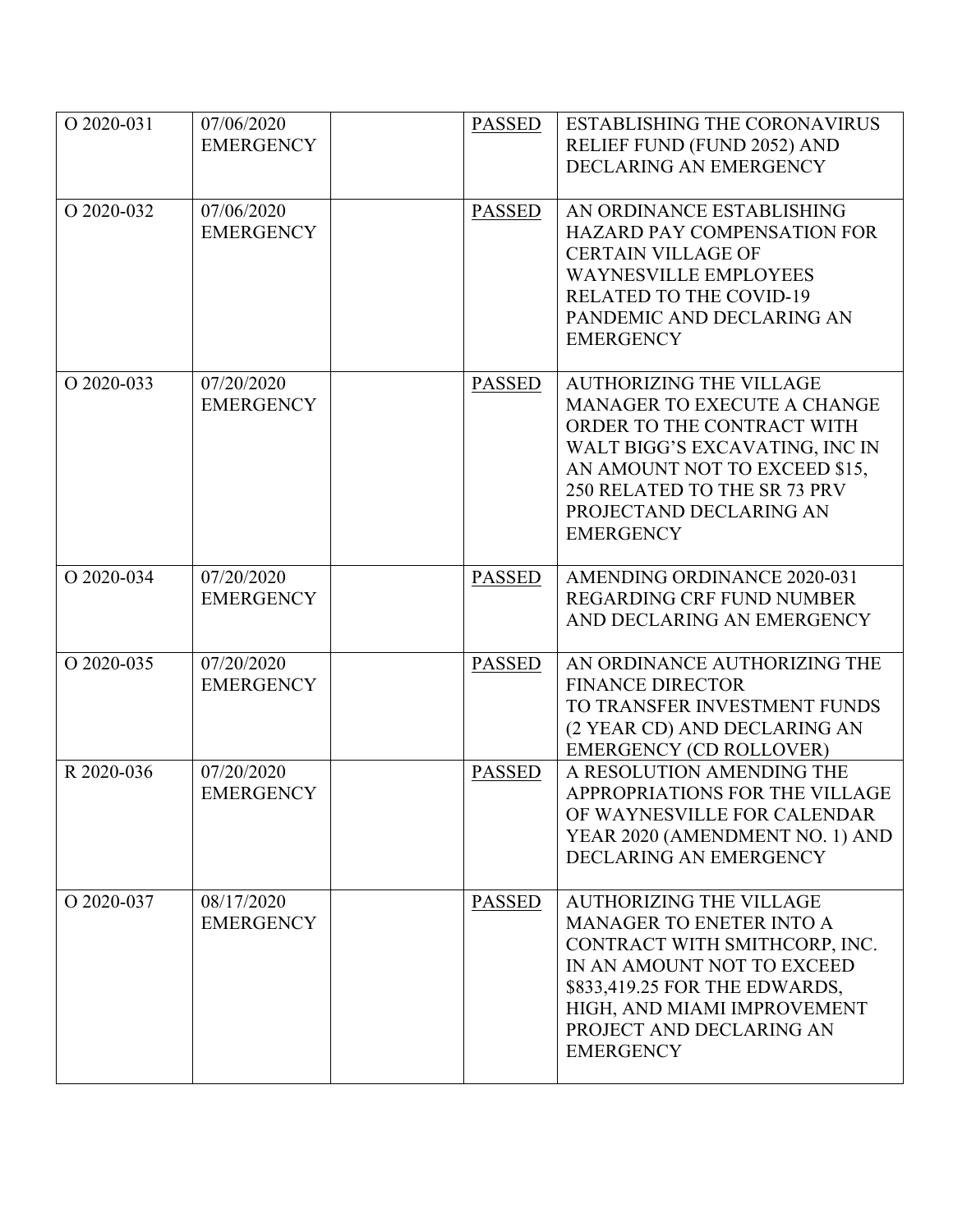| O 2020-038 | 08/17/2020<br><b>EMERGENCY</b> | <b>PASSED</b> | <b>AUTHORIZING THE VILLAGE</b><br>MANAGER TO ENTER INTO A<br>CONTRACT WITH FED EXCAVATING,<br>INC. IN AN AMOUNT NOT TO<br>EXCEED \$29,900 FOR MATERIAL AND<br><b>LABOR TO INSTALL CATCH BASINS</b><br>AND DECLARING AN EMERGENCY                          |
|------------|--------------------------------|---------------|-----------------------------------------------------------------------------------------------------------------------------------------------------------------------------------------------------------------------------------------------------------|
| O 2020-039 | 08/17/2020<br><b>EMERGENCY</b> | <b>PASSED</b> | <b>AUTHORIZING THE VILLAGE</b><br><b>MANAGER TO ENTER INTO A</b><br>CONTRACT WITH BARRET PAVING<br>MATERIALS, INC. IN AN AMOUNT<br>NOT TO EXCEED \$98,804.50 FOR THE<br>ROBINDALE AND ROYSTON STREET<br>RESURFACING PROJECT AND<br>DECLARING AN EMERGENCY |
| O 2020-040 | 08/17/2020<br><b>EMERGENCY</b> | <b>PASSED</b> | <b>AUTHORIZING THE VILLAGE</b><br><b>MANAGER TO ENTER INTO A</b><br>CONTRACT WITH BROWN PAVING<br>AND CONSTRUCTION CO., INC. IN AN<br>AMOUNT NOT TO EXCEED \$149,900<br>FOR THE VILLAGE STREET<br>RESURFACING PROJECT AND<br>DECLARING AN EMERGENCY       |
| O 2020-041 | 08/17/2020<br><b>EMERGENCY</b> | <b>PASSED</b> | <b>ENACTING AND ADOPTING THE</b><br>SUPPLEMENT TO THE CODE OF<br>ORDINANCES OF THE VILLAGE OF<br>WAYNESVILLE, OHIO, AND<br>DECLARING AN EMERGENCY                                                                                                         |
| O 2020-042 | 09/08/2020<br><b>EMERGENCY</b> | <b>PASSED</b> | <b>ACCEPTING ALL NECESSARY</b><br>UTILITY EASEMENTS FOR THE<br>PHASE III PROJECT AND DECLARING<br>AN EMERGENCY                                                                                                                                            |
| R 2020-043 | 09/08/2020<br><b>EMERGENCY</b> | <b>PASSED</b> | A RESOLUTION AMENDING THE<br>APPROPRIATIONS FOR THE VILLAGE<br>OF WAYNESVILLE FOR CALENDAR<br>YEAR 2020 (AMENDMENT NO. 2) AND<br>DECLARING AN EMERGENCY                                                                                                   |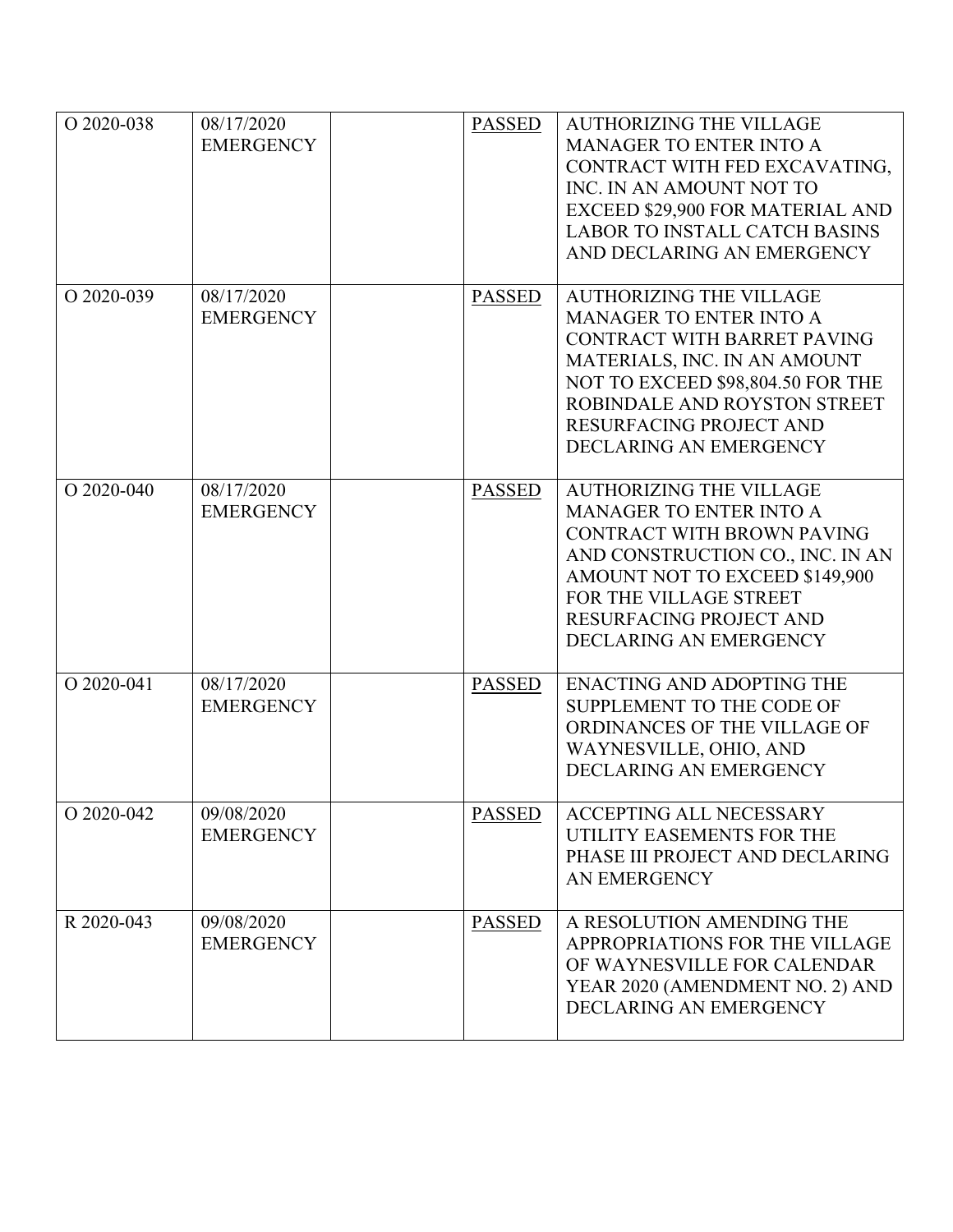| O 2020-044 | 09/08/2020       |            | <b>PASSED</b> | <b>CERTIFYING SPECIAL ASSESSMENTS</b> |
|------------|------------------|------------|---------------|---------------------------------------|
|            | <b>EMERGENCY</b> |            |               | ON CERTAIN PROPERTIES                 |
|            |                  |            |               | IN THE VILLAGE OF WAYNESVILLE         |
|            |                  |            |               | AND DECLARING AN EMERGENCY            |
|            |                  |            |               | (UTILITY BILLS)                       |
| O 2020-045 | 09/08/2020       |            | <b>PASSED</b> | <b>AUTHORIZING THE VILLAGE</b>        |
|            | <b>EMERGENCY</b> |            |               | <b>MANAGER TO ENTER INTO A</b>        |
|            |                  |            |               | CONTRACT WITH FED EXCAVATING,         |
|            |                  |            |               | INC. IN AN AMOUNT NOT TO              |
|            |                  |            |               | EXCEED \$15,865 FOR WELL FIELD        |
|            |                  |            |               | <b>BUILD UP AND DECLARING AN</b>      |
|            |                  |            |               | <b>EMERGENCY</b>                      |
| R 2020-046 | 09/21/2020       |            | <b>PASSED</b> | A RESOLUTION ACCEPTING THE            |
|            | <b>EMERGENCY</b> |            |               | <b>AMOUNTS AND RATES AS</b>           |
|            |                  |            |               | DETERMINED BY THE BUDGET              |
|            |                  |            |               | <b>COMMISSION AND AUTHORIZING</b>     |
|            |                  |            |               | THE NECESSARY TAX LEVIES AND          |
|            |                  |            |               | CERTIFYING THEM TO THE COUNTY         |
|            |                  |            |               | <b>AUDITOR AND DECLARING AN</b>       |
|            |                  |            |               | <b>EMERGENCY</b>                      |
| O 2020-047 | 09/21/2020       |            | <b>PASSED</b> | <b>AUTHORIZING THE VILLAGE</b>        |
|            | <b>EMERGENCY</b> |            |               | <b>MANAGER TO ENTER INTO A</b>        |
|            |                  |            |               | CONTRACT WITH LEBANON FORD            |
|            |                  |            |               | FOR THE PURCHASE OF ONE 2019          |
|            |                  |            |               | FORD F-550 CREW CAB TRUCK AND         |
|            |                  |            |               | DECLARING AN EMERGENCY                |
| O 2020-048 | 09/21/2020       | 10/05/2020 | <b>PASSED</b> | <b>AUTHORIZING THE VILLAGE</b>        |
|            |                  |            |               | <b>MANAGER TO ENTER INTO A</b>        |
|            |                  |            |               | <b>CUSTOMER AGREEMENT WITH FP</b>     |
|            |                  |            |               | <b>MAILING SOLUTIONS FOR A</b>        |
|            |                  |            |               | POSTAGE METER CONTRACT                |
| O 2020-049 | 09/21/2020       |            | <b>PASSED</b> | AN ORDINANCE VACATING A               |
|            | <b>EMERGENCY</b> |            |               | PORTION OF THIRD STREET,              |
|            |                  |            |               | <b>AUTHORIZING CONVEYANCE OF</b>      |
|            |                  |            |               | THE PROPERTY TO ABUTTING              |
|            |                  |            |               | OWNERS, AND DECLARING AN              |
|            |                  |            |               | <b>EMERGENCY</b>                      |
| O 2020-050 | 10/05/2020       | 10/19/2020 | <b>PASSED</b> | <b>AUTHORIZING THE VILLAGE</b>        |
|            |                  |            |               | <b>MANAGER TO ENTER INTO A</b>        |
|            |                  |            |               | CONTRACT WITH HOMELAND                |
|            |                  |            |               | TECHNOLOGY GROUP, LLC FOR THE         |
|            |                  |            |               | PURCHASE AND INSTALLATION OF          |
|            |                  |            |               | ONE FIRE ALARM CELLULAR               |
|            |                  |            |               | <b>COMMUNICATOR UPGRADE</b>           |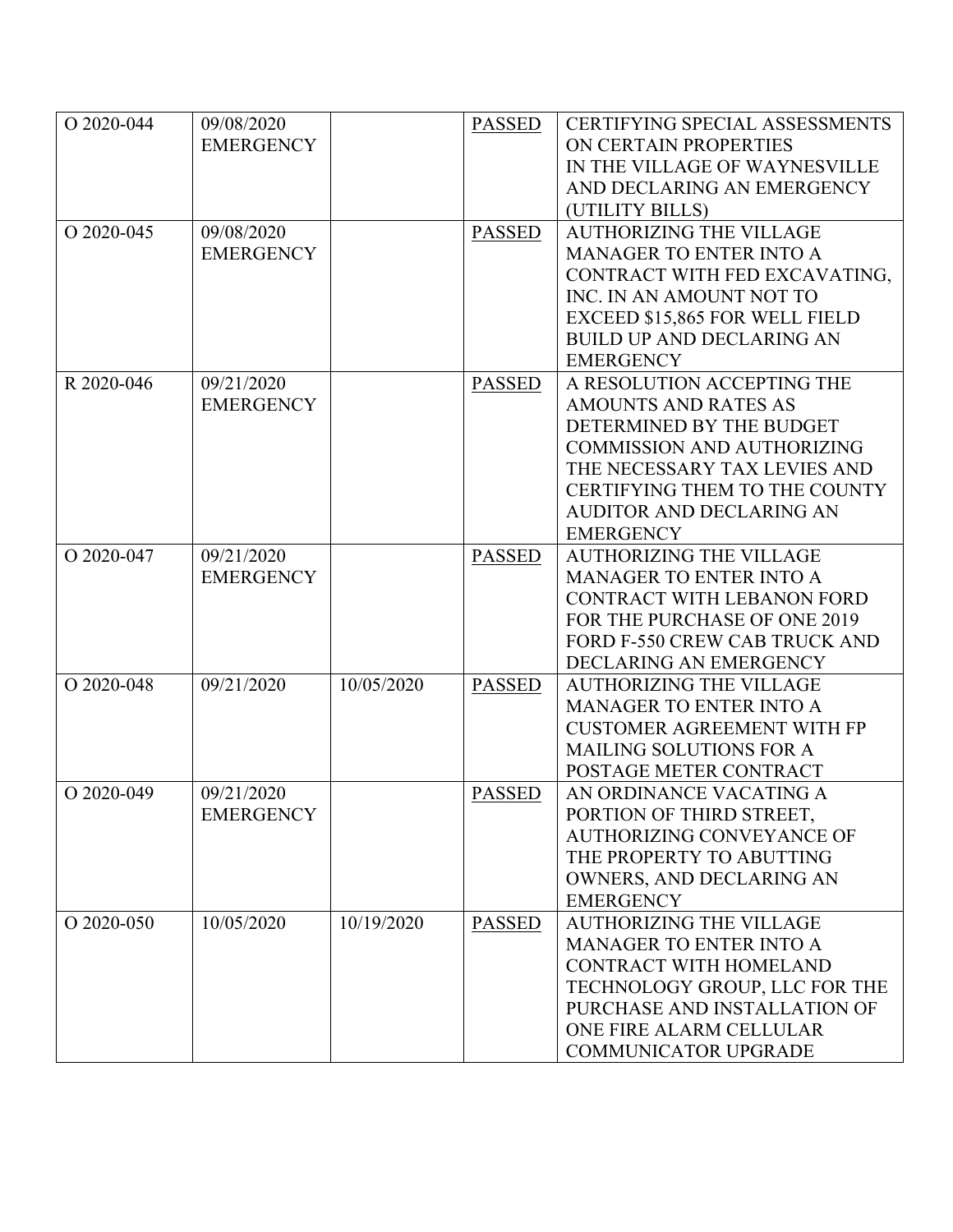| R 2020-051 | 10/05/2020       |            | <b>PASSED</b> | A RESOLUTION AMENDING THE            |
|------------|------------------|------------|---------------|--------------------------------------|
|            | <b>EMERGENCY</b> |            |               | APPROPRIATIONS FOR THE VILLAGE       |
|            |                  |            |               | OF WAYNESVILLE FOR CALENDAR          |
|            |                  |            |               | YEAR 2020 (AMENDMENT NO. 3) AND      |
|            |                  |            |               | DECLARING AN EMERGENCY               |
| O 2020-052 | 10/19/2020       | 11/02/2020 | <b>PASSED</b> | <b>AUTHORIZING THE VILLAGE</b>       |
|            |                  |            |               | <b>MANAGER TO ENTER INTO A</b>       |
|            |                  |            |               | CONTRACT WITH BUCKEYE POWER          |
|            |                  |            |               | <b>SALES FOR MAINTENANCE OF</b>      |
|            |                  |            |               | <b>WELLFIELD GENERATORS</b>          |
| R 2020-053 | 10/19/2020       | 11/02/2020 | <b>PASSED</b> | ADOPTING THE WARREN COUNTY           |
|            |                  |            |               | MULTI-JURISDICTIONAL                 |
|            |                  |            |               | <b>HAZARD MITIGATION 5 YEAR PLAN</b> |
|            |                  |            |               | <b>UPDATE</b>                        |
| O 2020-054 | 11/02/2020       | 11/16/2020 | <b>PASSED</b> | AMENDING THE VILLAGE INCOME          |
|            |                  |            |               | <b>TAX CODE TO ADOPT</b>             |
|            |                  |            |               | AN ANNUAL TAX RATE OF 0.75%          |
| O 2020-055 | 11/02/2020       | 11/16/2020 | <b>PASSED</b> | <b>ESTABLISHING A HEALTH</b>         |
|            |                  |            |               | REIMBURSEMENT PLAN FOR               |
|            |                  |            |               | <b>VILLAGE EMPLOYEES AND</b>         |
|            |                  |            |               | <b>AUTHORIZING RELATED PAYMENTS</b>  |
| O 2020-056 | 11/02/2020       | 11/16/2020 | <b>PASSED</b> | RATIFYING AND ACCEPTING PLANS        |
|            |                  |            |               | FOR DENTAL, VISION, AND LIFE         |
|            |                  |            |               | <b>INSURANCE FOR VILLAGE</b>         |
|            |                  |            |               | <b>EMPLOYEES AND DEPENDENTS</b>      |
| O 2020-057 | 11/02/2020       | 11/16/2020 | <b>PASSED</b> | <b>AUTHORIZING COMPENSATION IN</b>   |
|            |                  |            |               | LIEU OF HEALTHCARE BENEFITS          |
|            |                  |            |               | FOR VILLAGE EMPLOYEES FOR THE        |
|            |                  |            |               | 2021 BENEFIT YEAR                    |
| O 2020-058 | 11/02/2020       | 11/16/2020 | <b>PASSED</b> | AN ORDINANCE APPOINTING              |
|            |                  |            |               | JEFFREY D. FORBES AND THE LAW        |
|            |                  |            |               | FIRM OF WOOD & LAMPING LLP AS        |
|            |                  |            |               | LAW DIRECTOR FOR THE VILLAGE         |
|            |                  |            |               | OF WAYNESVILLE, OHIO, AND            |
|            |                  |            |               | <b>ESTABLISHING THE COMPENSATION</b> |
| O 2020-059 | 11/02/2020       | 11/16/2020 | <b>PASSED</b> | <b>AUTHORIZING THE VILLAGE</b>       |
|            |                  |            |               | <b>MANAGER TO ENTER INTO A</b>       |
|            |                  |            |               | CONTRACT WITH FED EXCAVATING,        |
|            |                  |            |               | INC. IN AN AMOUNT NOT TO             |
|            |                  |            |               | EXCEED \$33,683 FOR STORM WATER      |
|            |                  |            |               | LINE REPAIR ON NORTH S.R. 42         |